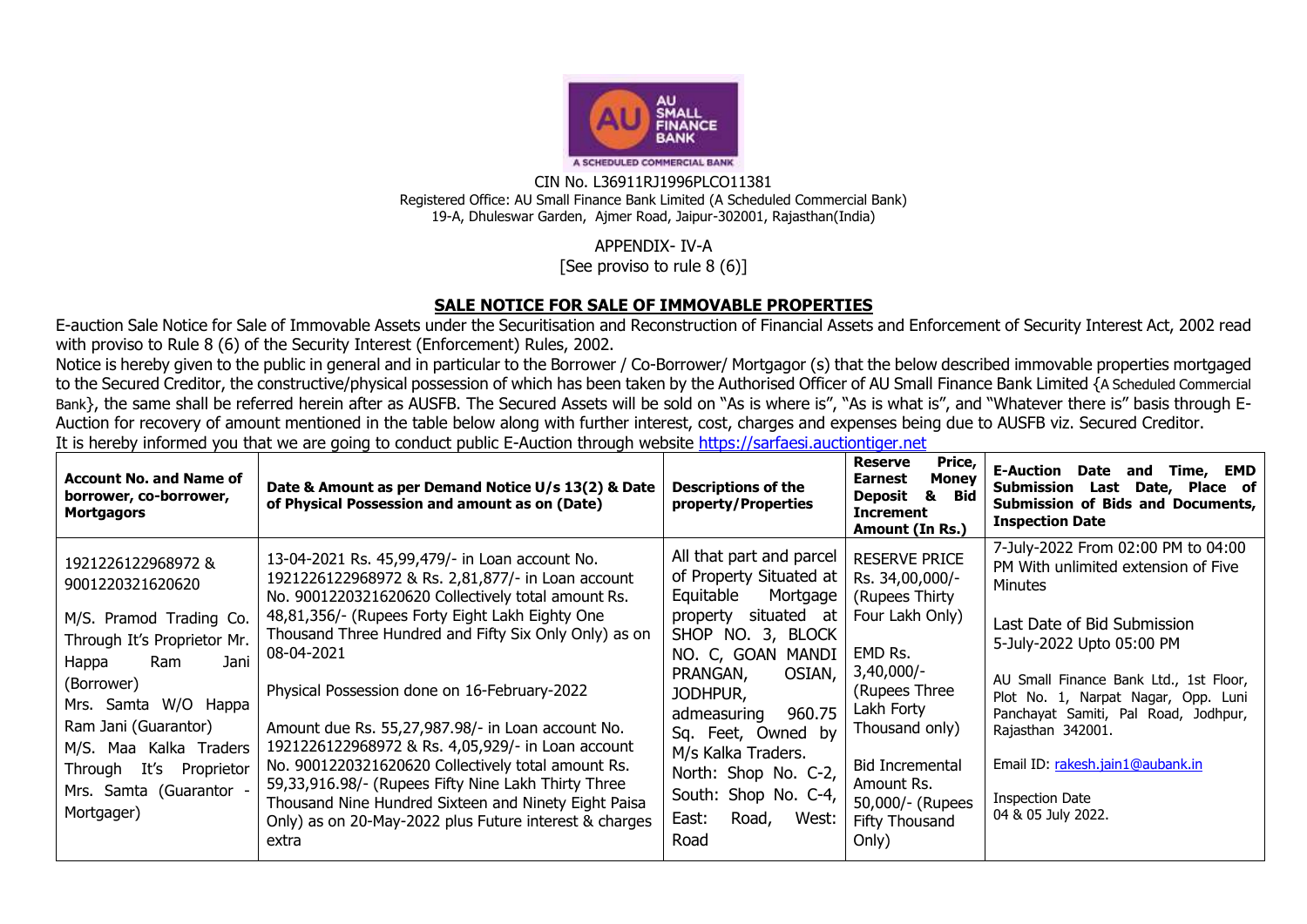All Interested participants / bidders are requested to visit the website [https://sarfaesi.auctiontiger.net](https://sarfaesi.auctiontiger.net/) & https://www.aubank.in/bank-auction for further details including Terms & Conditions, to take part in e-auction sale proceeding and are also advised to contact Mr. Rakesh Jain, Contact Number 9116181827 and e-mail of [rakesh.jain1@aubank.in.](mailto:rakesh.jain1@aubank.in)

## **THIS IS ALSO A STATUTORY 30 DAYS SALE NOTICE UNDER RULE 8(6) OF SECURITY INTEREST (ENFORCEMENT) RULES,2002 STATUTORY 30 DAYS SALE NOTICE TO BORROWER / MORTGAGORS**

The terms and conditions of e-auction sale:-

- 1. The E-Auction sale of Secured Asset is on "as is where is", "as is what is", "whatever there is" and "no recourse" basis for and on behalf of the Secured Creditor viz. AUSFB and there is no known encumbrance which exists on the said property.
- 2. For participating in online e-auction sale, Bid document, copies of PAN Card, Board Resolution in case of Company and photo ID, address proof are required to be submitted along with EMD, which is payable by way of RTGS/NEFT in the name of MSME AUCTION POOL ACCOUNT OF AU Small Finance Bank Limited, Current account No.1921201121711599 AU SMALL FINANCE BANK LIMITED Fifth and Sixth Floor Sunny Big Junction STC Khasra No. 64 to 67 ,Gram Sukhaipura New Atish Market Jaipur 302020, IFSC Code: AUBL0002011, Once an Online Bid is submitted, same cannot be withdrawn. Further any EMD submitted by bidder will be required to send the UTR/Ref no of the RTGS/NEFT with a copy of cancelled cheque on the following email IDs i.e. [rakesh.jain1@aubank.in](mailto:rakesh.jain1@aubank.in)
- 3. All Interested participants / bidders are requested to visit the website [https://sarfaesi.auctiontiger.net](https://sarfaesi.auctiontiger.net/) & https://www.aubank.in/bank-auction for further details including Terms & Conditions, to take part in e-auction sale proceeding and are also advised to contact Mr. Rakesh Jain, Contact Number 9116181827 and e-mail of rakesh.jain1@aubank.in.
- 4. Bid document containing general terms and conditions of sale can also be obtained from [https://sarfaesi.auctiontiger.net](https://edelweissarc.auctiontiger.net/)
- 5. The Secured Asset shall be kept open for inspection as per the scheduled date and Time the bidders may satisfy themselves about the nature and condition of the said secured assets. Statutory/Government dues if any like property taxes, sales tax, excise dues and other dues such as electricity dues, maintenance charges, etc. if any should be ascertained by the bidders in their diligence.
- 6. The secured assets shall be sold by the undersigned by way of Electronic Public Auction as per the scheduled date in the premises of AU Small Finance Bank Ltd. at AU Square,B-11 E, Malviya Nagar Industrial Area ,Behind CEG Building ,Malviya Nagar,Jaipur-302017 through e-Auction Agency M/s. e-Procurement Technologies Ltd. (Auction Tiger) at their website/portal i.e. [https://sarfaesi.auctiontiger.net](https://sarfaesi.auctiontiger.net/) and also on Auction Tiger Mobile App as per time given as per scheduled time with auto extension clause, i.e. the end time of e-Auction will be extended by 5 minutes each time if bid is made before close of e-Auction.
- 7. The EMD will not carry any interest.
- 8. The bidders may participate in the e-auction from their own office/place of their choice. Internet connectivity shall have to be arranged by each bidder himself/itself. The Authorised Officer of AUSFB (AO) and/or the service provider shall not be held responsible for the internet connectivity, network problems, system crash down, power failure etc;
- 9. For details, help, procedure and online training on e-auction, prospective bidders may contact M/s. e-Procurement Technologies Ltd.; Contact number :079- 61200531/559. email id : [arc@auctiontiger.net,](mailto:arc@auctiontiger.net) [ramprasad@auctiontiger.net](mailto:ramprasad@auctiontiger.net) , [support@auctiontiger.net](mailto:support@auctiontiger.net)
- 10. The bidder will be required to submit the bid either at or above the reserve price in the prescribed manner as mentioned in Annexure II along with the EMD amount. In case the bidder fails to submit the bid online, then the bid amount submitted in annexure II shall be treated as final bid from the respective bidder.